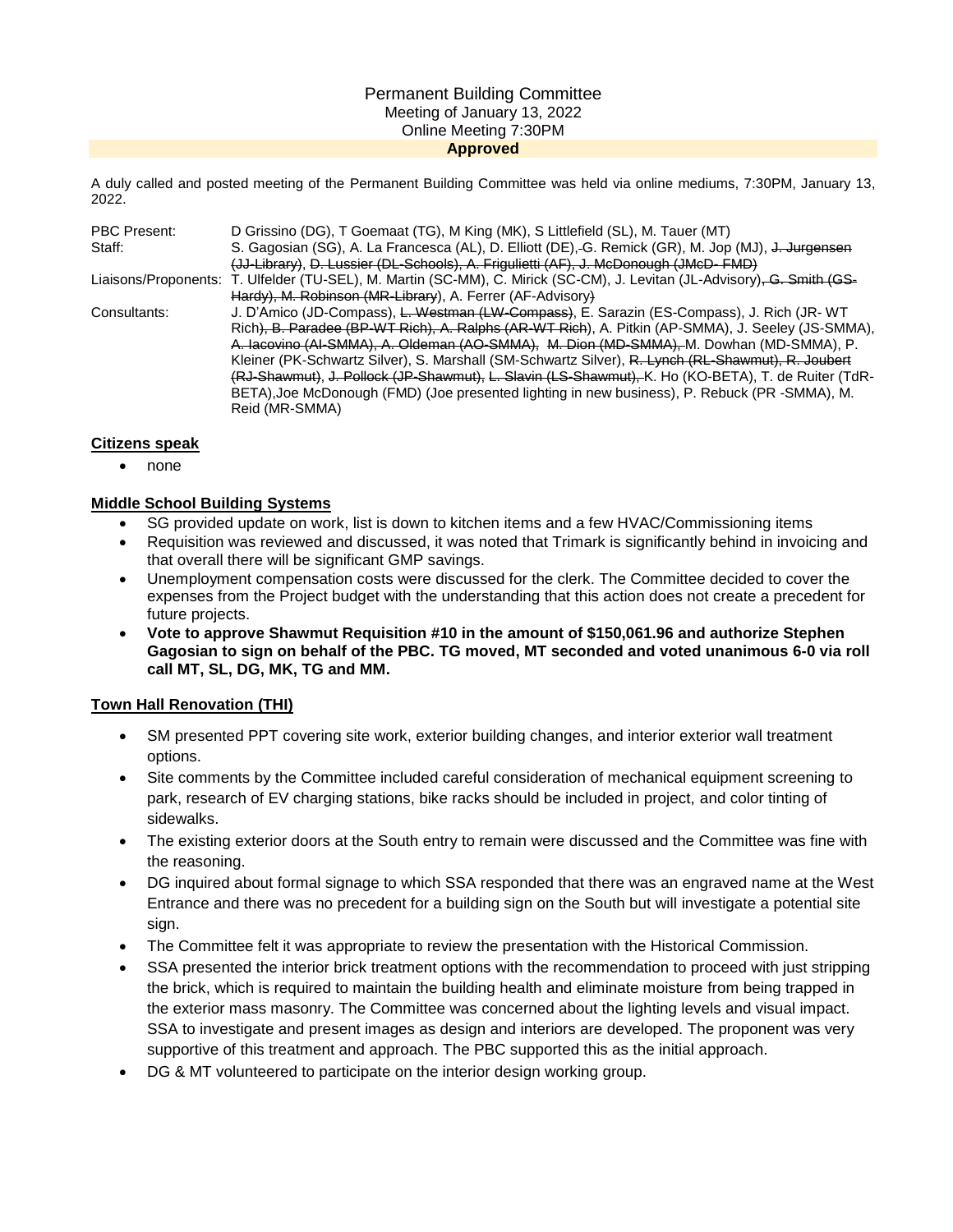GR presented proposed times for the CMR interviews and reported that Colontonio had withdrawn. Since Colontonio was scheduled for the first (6:35) slot on Monday, it was decided to keep all the interviews as scheduled but simply adjust the first night to start to 7:30pm.

# **Hunnewell School**

- ES presented NTP (Notice to Proceed) to WT Rich for GMP amendment to the contract, the Committee had no issues and directed CPM to issue to WT Rich.
- Cash flows for billing purposes were reviewed for Hunnewell & Hardy to which the Committee had no issues.
- DG inquired if a submittal schedule had been issued by WTR, ES replied that a draft has been issued and is ongoing. Schedule will also track release and procurement information.

## **Hardy School**

- MD presented site development progress set covering road changes, road gates, walkways, paving material, playground, and WFD Access. MD also previewed the schedule for permitting submissions and meetings.
- DG asked if gates are automatic, JD replied yes. The operation and configuration are still being studied.
- MT & MM expressed concern that the Hickory Road foot traffic would cross the road even without a crosswalk and requested that the area be studied to provide for the safest solution possible. SMMA stated that avoiding a mid-block crosswalk is the preferred practice.
- SL requested that the playground design consider the special program occupants and not be a literal copy of Hunnewell.
- MK noted the dumpster location is similar to Hunnewell, next to playground. MD replied this was necessary to provide FD access while providing a surface for a climbing wall on the playground side as a desirable feature. SMMA will study further and present at next meeting.
- Fence locations and materials were presented with an emphasis on the areas requiring opaque fencing. Per FMD fence materials must be durable and require little maintenance.
- TG asked if the small retaining walls to the North could possibly eliminated, to which MD replied they would review but most likely were needed to create a flat area for FD access. SMMA will study further and present at next meeting.
- DG asked SMMA how they intend to solicit feedback, MD said they would resume study and return with information that is more detailed so the Committee may make informed decisions.
- AP reviewed the building design and the areas SMMA is studying as a preview to next meeting.
- JD discussed the commissioning agents assigned by the MSBA: Fitzmeyer & Tocci for MEP & 3ive for envelope. CPM has had experience with both and feels they are appropriate for the project. PBC may want to add some services based on the scope of the MSBA approach, TBD.

## **PBC Administrative Business**

- Meeting Minutes from 12/16/21 were discussed.
- **It was moved and 2nd to approve the minutes as presented 4-0 via roll call vote** (MT, DG,SL, & MK. TG abstained.)
	- SG reviewed the submitted invoices to which there were no comments.

**It was moved and 2nd to approve the invoices as presented. It was approved via roll call vote 5-0 (SL, TG, MK, MT, DG,).**

## **New Business**

 JM presented the High School Lighting and Central Fire Envelope cash capital projects and they were discussed both being over \$500,000. After discussion and review, the PBC decided to release both projects to FMD to manage.